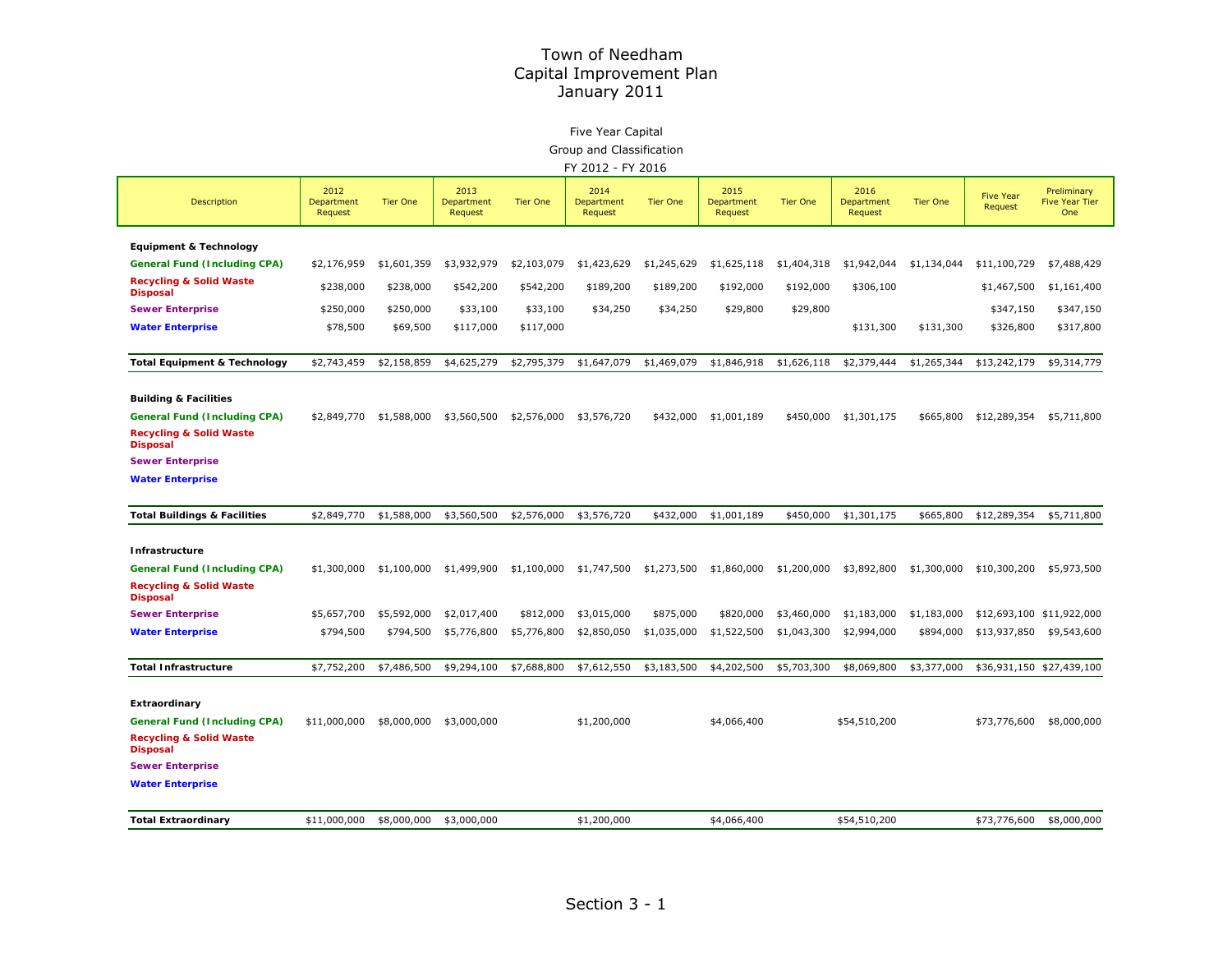# Five Year Capital

Group and Classification

| FY 2012 - FY 2016 |  |
|-------------------|--|
|-------------------|--|

| Description                                    | 2012<br>Department<br>Request | <b>Tier One</b> | 2013<br>Department<br>Request | <b>Tier One</b> | 2014<br>Department<br>Request | <b>Tier One</b> | 2015<br>Department<br>Request | <b>Tier One</b> | 2016<br>Department<br>Request | <b>Tier One</b> | <b>Five Year</b><br>Request | Preliminary<br><b>Five Year Tier</b><br>One |
|------------------------------------------------|-------------------------------|-----------------|-------------------------------|-----------------|-------------------------------|-----------------|-------------------------------|-----------------|-------------------------------|-----------------|-----------------------------|---------------------------------------------|
| General Government & Land Use                  |                               |                 |                               |                 |                               |                 |                               |                 |                               |                 |                             |                                             |
| Equipment & Technology                         | \$120,000                     | \$120,000       | \$1,235,000                   | \$245,000       | \$30,000                      | \$30,000        | \$158,000                     | \$158,000       | \$60,645                      | \$60,645        | \$1,603,645                 | \$613,645                                   |
| Building & Facilities                          |                               |                 |                               |                 |                               |                 |                               |                 |                               |                 |                             |                                             |
| Infrastructure                                 |                               |                 |                               |                 |                               |                 |                               |                 |                               |                 |                             |                                             |
|                                                |                               |                 |                               |                 |                               |                 |                               |                 |                               |                 |                             |                                             |
| <b>General Government</b>                      | \$120,000                     | \$120,000       | \$1,235,000                   | \$245,000       | \$30,000                      | \$30,000        | \$158,000                     | \$158,000       | \$60,645                      | \$60,645        | \$1,603,645                 | \$613,645                                   |
|                                                |                               |                 |                               |                 |                               |                 |                               |                 |                               |                 |                             |                                             |
| <b>Public Safety</b><br>Equipment & Technology | \$512,496                     | \$512,496       | \$1,024,000                   | \$860,000       | \$45,000                      | \$45,000        | \$150,000                     | \$150,000       | \$155,000                     | \$50,000        | \$1,886,496                 | \$1,617,496                                 |
| <b>Building &amp; Facilities</b>               |                               |                 |                               |                 | \$2,750,000                   |                 |                               |                 |                               |                 | \$2,750,000                 |                                             |
| Infrastructure                                 |                               |                 |                               |                 |                               |                 |                               |                 |                               |                 |                             |                                             |
|                                                |                               |                 |                               |                 |                               |                 |                               |                 |                               |                 |                             |                                             |
| <b>Public Safety</b>                           | \$512,496                     | \$512,496       | \$1,024,000                   | \$860,000       | \$2,795,000                   | \$45,000        | \$150,000                     | \$150,000       | \$155,000                     | \$50,000        | \$4,636,496                 | \$1,617,496                                 |
| <b>Public Schools</b>                          |                               |                 |                               |                 |                               |                 |                               |                 |                               |                 |                             |                                             |
| Equipment & Technology                         | \$670,700                     | \$468,800       | \$545,632                     | \$494,232       | \$576,629                     | \$443,629       | \$485,396                     | \$429,596       | \$529,152                     | \$507,152       | \$2,807,509                 | \$2,343,409                                 |
| <b>Building &amp; Facilities</b>               | \$2,162,270                   | \$1,078,000     | \$30,000                      | \$30,000        |                               |                 |                               |                 | \$151,938                     |                 | \$2,344,208                 | \$1,108,000                                 |
| Infrastructure                                 |                               |                 |                               |                 |                               |                 |                               |                 |                               |                 |                             |                                             |
|                                                |                               |                 |                               |                 |                               |                 |                               |                 |                               |                 |                             |                                             |
| <b>Public Schools</b>                          | \$2,832,970                   | \$1,546,800     | \$575,632                     | \$524,232       | \$576,629                     | \$443,629       | \$485,396                     | \$429,596       | \$681,090                     | \$507,152       | \$5,151,717                 | \$3,451,409                                 |
| <b>Public Works</b>                            |                               |                 |                               |                 |                               |                 |                               |                 |                               |                 |                             |                                             |
| Equipment & Technology                         | \$712,200                     | \$368,500       | \$980,500                     | \$371,000       | \$644,000                     | \$644,000       | \$773,600                     | \$638,600       | \$1,168,000                   | \$487,000       | \$4,278,300                 | \$2,509,100                                 |
| Building & Facilities                          | \$75,000                      | \$75,000        | \$2,130,000                   | \$2,130,000     |                               |                 |                               |                 | \$197,800                     | \$197,800       | \$2,402,800                 | \$2,402,800                                 |
| Infrastructure                                 | \$1,300,000                   | \$1,100,000     | \$1,499,900                   | \$1,100,000     | \$1,747,500                   | \$1,273,500     | \$1,860,000                   | \$1,200,000     | \$3,892,800                   | \$1,300,000     | \$10,300,200                | \$5,973,500                                 |
|                                                |                               |                 |                               |                 |                               |                 |                               |                 |                               |                 |                             |                                             |
| <b>Public Works</b>                            | \$2,087,200                   | \$1,543,500     | \$4,610,400                   | \$3,601,000     | \$2,391,500                   | \$1,917,500     | \$2,633,600                   | \$1,838,600     | \$5,258,600                   | \$1,984,800     |                             | \$16,981,300 \$10,885,400                   |
| <b>Public Facilities - Undesignated</b>        |                               |                 |                               |                 |                               |                 |                               |                 |                               |                 |                             |                                             |
| Equipment & Technology                         | \$54,563                      | \$54,563        | \$68,597                      | \$68,597        | \$31,000                      | \$31,000        | \$28,122                      | \$28,122        | \$29,247                      | \$29,247        | \$211,529                   | \$211,529                                   |
| Building & Facilities                          | \$450,000                     | \$400,000       | \$468,000                     | \$416,000       | \$486,720                     | \$432,000       | \$506,189                     | \$450,000       | \$526,437                     | \$468,000       | \$2,437,346                 | \$2,166,000                                 |
| Infrastructure                                 |                               |                 |                               |                 |                               |                 |                               |                 |                               |                 |                             |                                             |
|                                                |                               |                 |                               |                 |                               |                 |                               |                 |                               |                 |                             |                                             |
| <b>Public Facilities - Undesignated</b>        | \$504,563                     | \$454,563       | \$536,597                     | \$484,597       | \$517,720                     | \$463,000       | \$534,311                     | \$478,122       | \$555,684                     | \$497,247       | \$2,648,875                 | \$2,377,529                                 |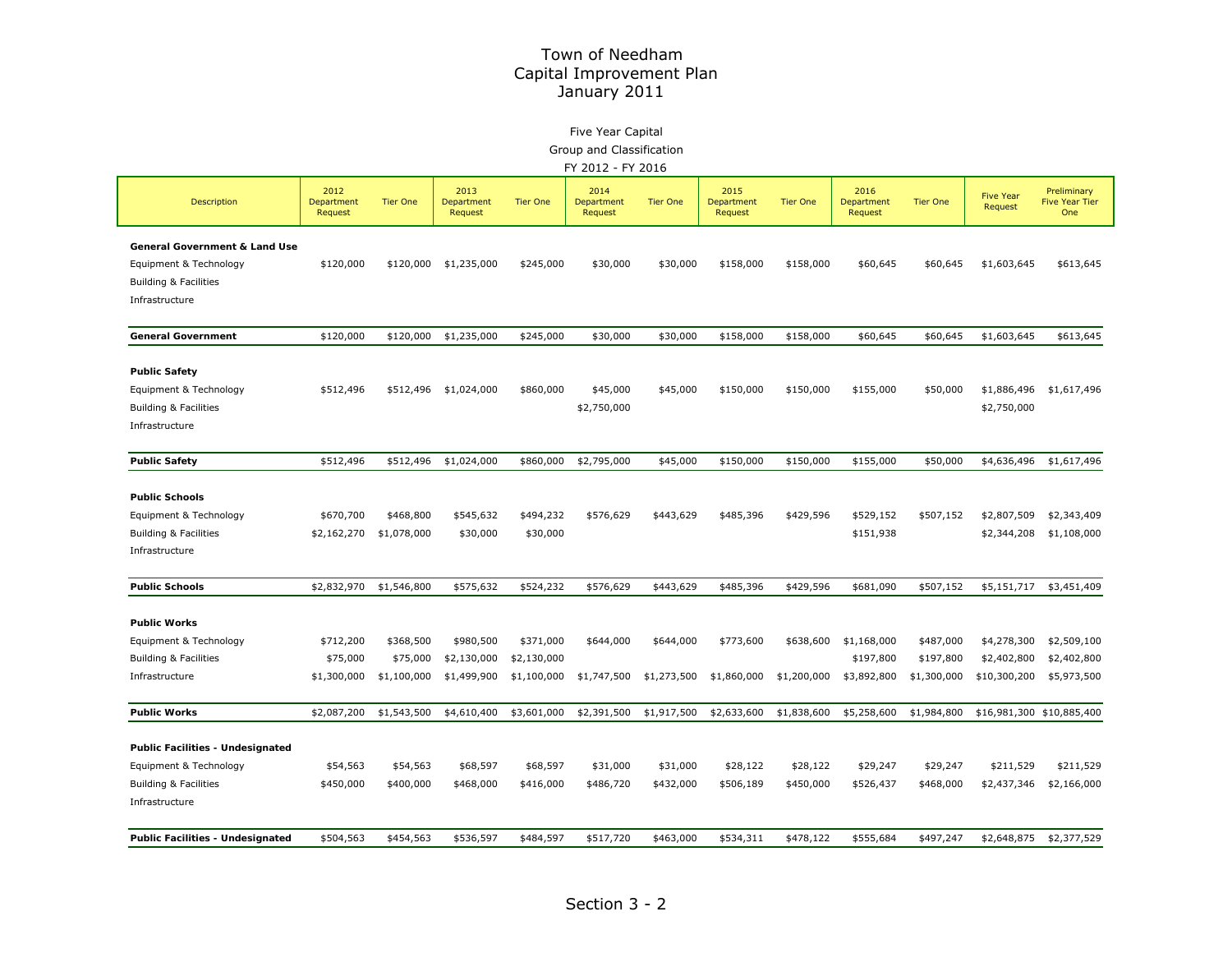# Five Year Capital

Group and Classification

| FY 2012 - FY 2016 |  |  |
|-------------------|--|--|
|                   |  |  |

|                                     | 2012                  |                 | 2013                  |                 | 2014                  |                 | 2015                  |                 | 2016                  |                 | <b>Five Year</b> | Preliminary                  |
|-------------------------------------|-----------------------|-----------------|-----------------------|-----------------|-----------------------|-----------------|-----------------------|-----------------|-----------------------|-----------------|------------------|------------------------------|
| Description                         | Department<br>Request | <b>Tier One</b> | Department<br>Request | <b>Tier One</b> | Department<br>Request | <b>Tier One</b> | Department<br>Request | <b>Tier One</b> | Department<br>Request | <b>Tier One</b> | Request          | <b>Five Year Tier</b><br>One |
| <b>Community Services</b>           |                       |                 |                       |                 |                       |                 |                       |                 |                       |                 |                  |                              |
| Equipment & Technology              | \$107,000             | \$77,000        | \$79,250              | \$64,250        | \$97,000              | \$52,000        | \$30,000              |                 |                       |                 | \$313,250        | \$193,250                    |
| Building & Facilities               | \$162,500             | \$35,000        | \$932,500             |                 | \$340,000             |                 | \$495,000             |                 | \$425,000             |                 | \$2,355,000      | \$35,000                     |
| Infrastructure                      |                       |                 |                       |                 |                       |                 |                       |                 |                       |                 |                  |                              |
| <b>Community Services</b>           | \$269,500             | \$112,000       | \$1,011,750           | \$64,250        | \$437,000             | \$52,000        | \$525,000             |                 | \$425,000             |                 | \$2,668,250      | \$228,250                    |
| <b>General Fund</b>                 |                       |                 |                       |                 |                       |                 |                       |                 |                       |                 |                  |                              |
| Equipment & Technology              | \$2,176,959           | \$1,601,359     | \$3,932,979           | \$2,103,079     | \$1,423,629           | \$1,245,629     | \$1,625,118           | \$1,404,318     | \$1,942,044           | \$1,134,044     | \$11,100,729     | \$7,488,429                  |
| Building & Facilities               | \$2,849,770           | \$1,588,000     | \$3,560,500           | \$2,576,000     | \$3,576,720           | \$432,000       | \$1,001,189           | \$450,000       | \$1,301,175           | \$665,800       | \$12,289,354     | \$5,711,800                  |
| Infrastructure                      | \$1,300,000           | \$1,100,000     | \$1,499,900           | \$1,100,000     | \$1,747,500           | \$1,273,500     | \$1,860,000           | \$1,200,000     | \$3,892,800           | \$1,300,000     | \$10,300,200     | \$5,973,500                  |
| <b>Total General Fund Groups</b>    | \$6,326,729           | \$4,289,359     | \$8,993,379           | \$5,779,079     | \$6,747,849           | \$2,951,129     | \$4,486,307           | \$3,054,318     | \$7,136,019           | \$3,099,844     |                  | \$33,690,283 \$19,173,729    |
| <b>Extraordinary Capital</b>        |                       |                 |                       |                 |                       |                 |                       |                 |                       |                 |                  |                              |
| Equipment & Technology              |                       |                 |                       |                 |                       |                 |                       |                 |                       |                 |                  |                              |
| <b>Building &amp; Facilities</b>    | \$11,000,000          | \$8,000,000     | \$3,000,000           |                 | \$1,200,000           |                 | \$4,066,400           |                 | \$54,510,200          |                 | \$73,776,600     | \$8,000,000                  |
| Infrastructure                      |                       |                 |                       |                 |                       |                 |                       |                 |                       |                 |                  |                              |
|                                     |                       |                 |                       |                 |                       |                 |                       |                 |                       |                 |                  |                              |
| <b>Extraordinary Capital</b>        | \$11,000,000          | \$8,000,000     | \$3,000,000           |                 | \$1,200,000           |                 | \$4,066,400           |                 | \$54,510,200          |                 | \$73,776,600     | \$8,000,000                  |
| Recycling & Solid Waste<br>Disposal |                       |                 |                       |                 |                       |                 |                       |                 |                       |                 |                  |                              |
| Equipment & Technology              | \$238,000             | \$238,000       | \$542,200             | \$542,200       | \$189,200             | \$189,200       | \$192,000             | \$192,000       | \$306,100             |                 | \$1,467,500      | \$1,161,400                  |
| Building & Facilities               |                       |                 |                       |                 |                       |                 |                       |                 |                       |                 |                  |                              |
| Infrastructure                      |                       |                 |                       |                 |                       |                 |                       |                 |                       |                 |                  |                              |
| <b>RTS Enterprise</b>               | \$238,000             | \$238,000       | \$542,200             | \$542,200       | \$189,200             | \$189,200       | \$192,000             | \$192,000       | \$306,100             |                 | \$1,467,500      | \$1,161,400                  |
| <b>Sewer Enterprise</b>             |                       |                 |                       |                 |                       |                 |                       |                 |                       |                 |                  |                              |
| Equipment & Technology              | \$250,000             | \$250,000       | \$33,100              | \$33,100        | \$34,250              | \$34,250        | \$29,800              | \$29,800        |                       |                 | \$347,150        | \$347,150                    |
| Building & Facilities               |                       |                 |                       |                 |                       |                 |                       |                 |                       |                 |                  |                              |
| Infrastructure                      | \$5,657,700           | \$5,592,000     | \$2,017,400           | \$812,000       | \$3,015,000           | \$875,000       | \$820,000             | \$3,460,000     | \$1,183,000           | \$1,183,000     |                  | \$12,693,100 \$11,922,000    |
| <b>Sewer Enterprise</b>             | \$5,907,700           | \$5,842,000     | \$2,050,500           | \$845,100       | \$3,049,250           | \$909,250       | \$849,800             | \$3,489,800     | \$1,183,000           | \$1,183,000     |                  | \$13,040,250 \$12,269,150    |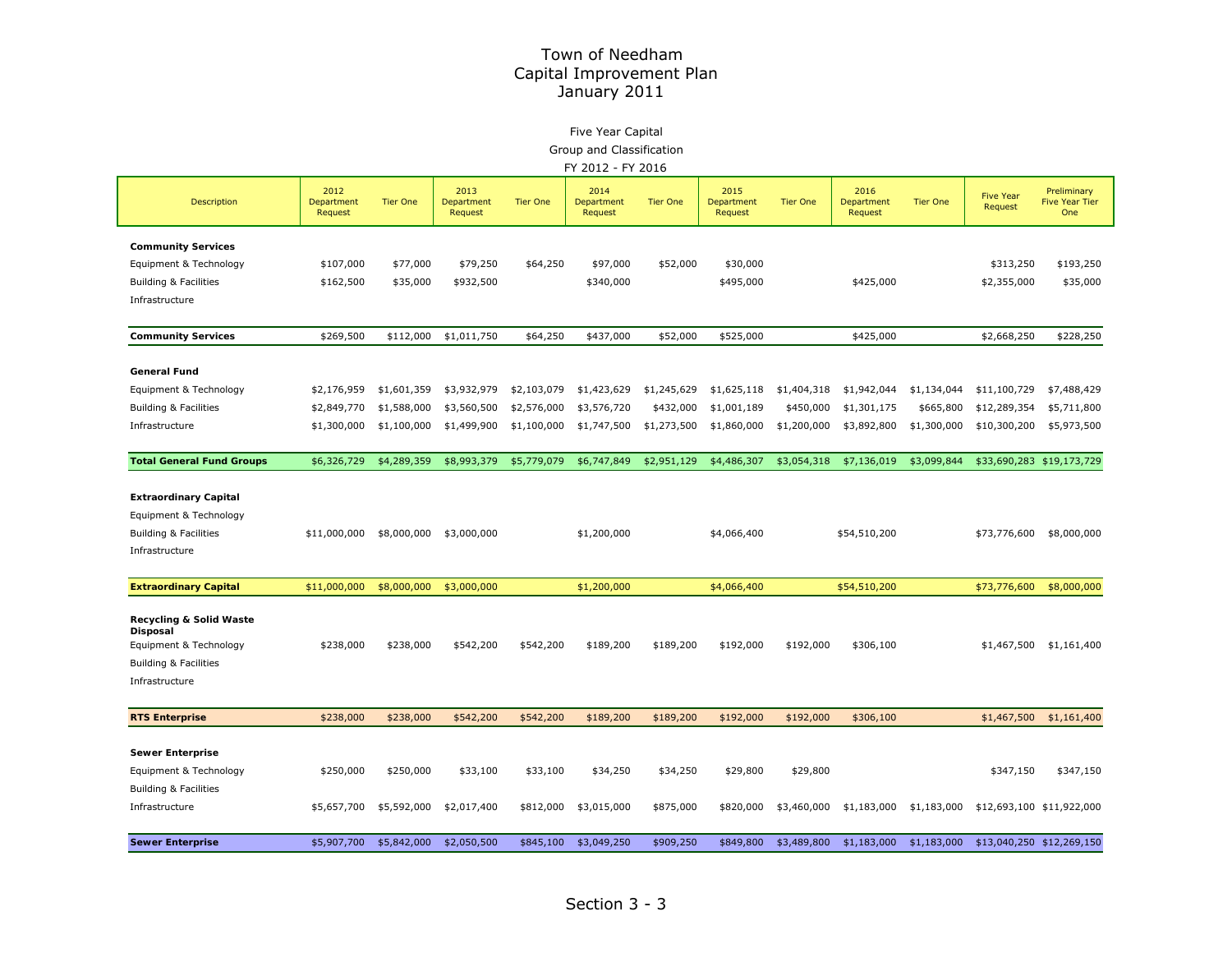#### Five Year Capital Group and Classification

FY 2012 - FY 2016

|                                |                               |                 |                                                                  |                 | FI ZUIZ "FI ZUIU              |                 |                                      |                 |                               |                 |                                        |                                             |  |  |  |  |  |  |
|--------------------------------|-------------------------------|-----------------|------------------------------------------------------------------|-----------------|-------------------------------|-----------------|--------------------------------------|-----------------|-------------------------------|-----------------|----------------------------------------|---------------------------------------------|--|--|--|--|--|--|
| <b>Description</b>             | 2012<br>Department<br>Request | <b>Tier One</b> | 2013<br>Department<br>Request                                    | <b>Tier One</b> | 2014<br>Department<br>Request | <b>Tier One</b> | 2015<br><b>Department</b><br>Request | <b>Tier One</b> | 2016<br>Department<br>Request | <b>Tier One</b> | <b>Five Year</b><br>Request            | Preliminary<br><b>Five Year Tier</b><br>One |  |  |  |  |  |  |
|                                |                               |                 |                                                                  |                 |                               |                 |                                      |                 |                               |                 |                                        |                                             |  |  |  |  |  |  |
| <b>Water Enterprise</b>        |                               |                 |                                                                  |                 |                               |                 |                                      |                 |                               |                 |                                        |                                             |  |  |  |  |  |  |
| Equipment & Technology         | \$78,500                      | \$69,500        | \$117,000                                                        | \$117,000       |                               |                 |                                      |                 | \$131,300                     | \$131,300       | \$326,800                              | \$317,800                                   |  |  |  |  |  |  |
| Building & Facilities          |                               |                 |                                                                  |                 |                               |                 |                                      |                 |                               |                 |                                        |                                             |  |  |  |  |  |  |
| Infrastructure                 | \$794,500                     | \$794,500       | \$5,776,800                                                      | \$5,776,800     | \$2,850,050                   | \$1,035,000     | \$1,522,500                          | \$1,043,300     | \$2,994,000                   | \$894,000       | \$13,937,850                           | \$9,543,600                                 |  |  |  |  |  |  |
|                                |                               |                 |                                                                  |                 |                               |                 |                                      |                 |                               |                 |                                        |                                             |  |  |  |  |  |  |
|                                |                               |                 |                                                                  |                 |                               |                 |                                      |                 |                               |                 |                                        |                                             |  |  |  |  |  |  |
| <b>Water Enterprise</b>        | \$873,000                     | \$864,000       | \$5,893,800                                                      | \$5,893,800     | \$2,850,050                   | \$1,035,000     | \$1,522,500                          | \$1,043,300     | \$3,125,300                   | \$1,025,300     | \$14,264,650                           | \$9,861,400                                 |  |  |  |  |  |  |
|                                |                               |                 |                                                                  |                 |                               |                 |                                      |                 |                               |                 |                                        |                                             |  |  |  |  |  |  |
| <b>Total All Groups</b>        |                               |                 | \$24,345,429 \$19,233,359 \$20,479,879 \$13,060,179 \$14,036,349 |                 |                               |                 | \$5,084,579 \$11,117,007             |                 | \$7,779,418 \$66,260,619      |                 | \$5,308,144 \$136,239,283 \$50,465,679 |                                             |  |  |  |  |  |  |
|                                |                               |                 |                                                                  |                 |                               |                 |                                      |                 |                               |                 |                                        |                                             |  |  |  |  |  |  |
| <b>Excluding Extraordinary</b> |                               |                 | \$13,345,429 \$11,233,359 \$17,479,879 \$13,060,179 \$12,836,349 |                 |                               | \$5,084,579     | \$7,050,607                          |                 | \$7,779,418 \$11,750,419      | \$5,308,144     |                                        | \$62,462,683 \$42,465,679                   |  |  |  |  |  |  |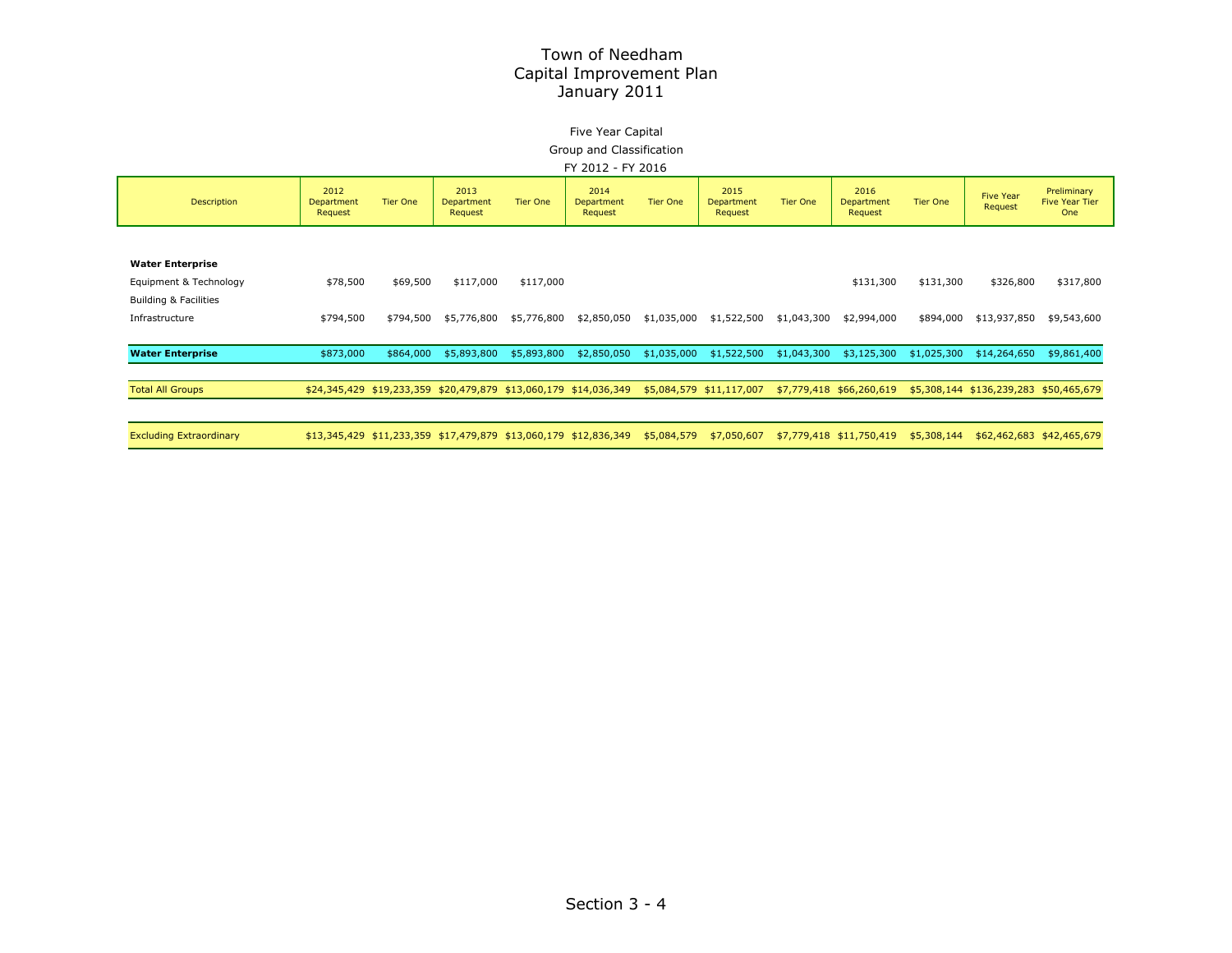#### Five Year Capital Submissions Preliminary Recommendations Tier One - All Funding Sources

|                                                   |       |            |        |                         |                               |                 |                               |                 |                               | FY 2012 - FY 2016 |                               |                 |                               |                 |                             |                                      |         |      |       |                                      |
|---------------------------------------------------|-------|------------|--------|-------------------------|-------------------------------|-----------------|-------------------------------|-----------------|-------------------------------|-------------------|-------------------------------|-----------------|-------------------------------|-----------------|-----------------------------|--------------------------------------|---------|------|-------|--------------------------------------|
| Title                                             | Code* | Department | $Cat*$ | Department<br>Submitted | 2012<br>Department<br>Request | <b>Tier One</b> | 2013<br>Department<br>Request | <b>Tier One</b> | 2014<br>Department<br>Request | <b>Tier One</b>   | 2015<br>Department<br>Request | <b>Tier One</b> | 2016<br>Department<br>Request | <b>Tier One</b> | <b>Five Year</b><br>Request | Preliminary<br>Five Year Tier<br>One | Cash    | Debt | Other | Department<br>Submission<br>See Page |
|                                                   |       |            |        |                         |                               |                 |                               |                 |                               |                   |                               |                 |                               |                 |                             |                                      |         |      |       |                                      |
| <b>General Government</b>                         |       |            |        |                         |                               |                 |                               |                 |                               |                   |                               |                 |                               |                 |                             |                                      |         |      |       |                                      |
| Core Fleet - General                              |       | Finance    |        | \$28,000                |                               |                 |                               |                 |                               |                   | 28,000                        | 28,000          |                               |                 | 28,000                      | 28,000                               | 28,000  |      |       | $5 - 03$                             |
| Desktop Virtualization                            |       | Finance    |        | \$130,000               |                               |                 | 130,000                       | 130,000         |                               |                   |                               |                 |                               |                 | 130,000                     | 130,000                              | 130,000 |      |       | $5 - 07$                             |
| Document Records Management System                |       | Finance    |        | \$90,000                | 90,000                        | 90,000          |                               |                 |                               |                   |                               |                 |                               |                 | 90,000                      | 90,000                               | 90,000  |      |       | $5 - 09$                             |
| Geographic Information System Update              | N     | Finance    |        | \$100,000               |                               |                 |                               |                 |                               |                   | 100,000                       | 100,000         |                               |                 | 100,000                     | 100,000                              | 100,000 |      |       | $5 - 07$                             |
| Integrated Global Financial Information<br>System | S     | Finance    |        | \$990,000               |                               |                 | 990,000                       |                 |                               |                   |                               |                 |                               |                 | 990,000                     |                                      |         |      |       | $5 - 11$                             |
| Mail Processing Machines                          | N     | Finance    |        | \$30,645                |                               |                 |                               |                 |                               |                   |                               |                 | 30,645                        | 30,645          | 30,645                      | 30,645                               | 30,645  |      |       | $5 - 13$                             |
| Network Hardware, Servers & Switches              | R     | Finance    |        | \$150,000               | 30,000                        | 30,000          | 30,000                        | 30,000          | 30,000                        | 30,000            | 30,000                        | 30,000          | 30,000                        | 30,000          | 150,000                     | 150,000                              | 150,000 |      |       | $5 - 05$                             |
| Voting Electronic Equipment                       |       | Town Clerk |        | \$85,000                |                               |                 | 85,000                        | 85,000          |                               |                   |                               |                 |                               |                 | 85,000                      | 85,000                               | 85,000  |      |       | $5 - 01$                             |

Total - General Government 1980 10000 10000 1,20000 1,235,000 1,235,000 10000 10000 158,000 158,000 158,000 158,000 158,000 158,000 158,000 158,000 158,000 158,000 158,000 158,000 158,000 158,000 158,000 158,000 158,000 15 Cash Funding 120,000 245,000 30,000 158,000 60,645 613,645 Debt Funding Other Financial Source Total - General Government120,000 245,000 30,000 158,000 60,645 613,645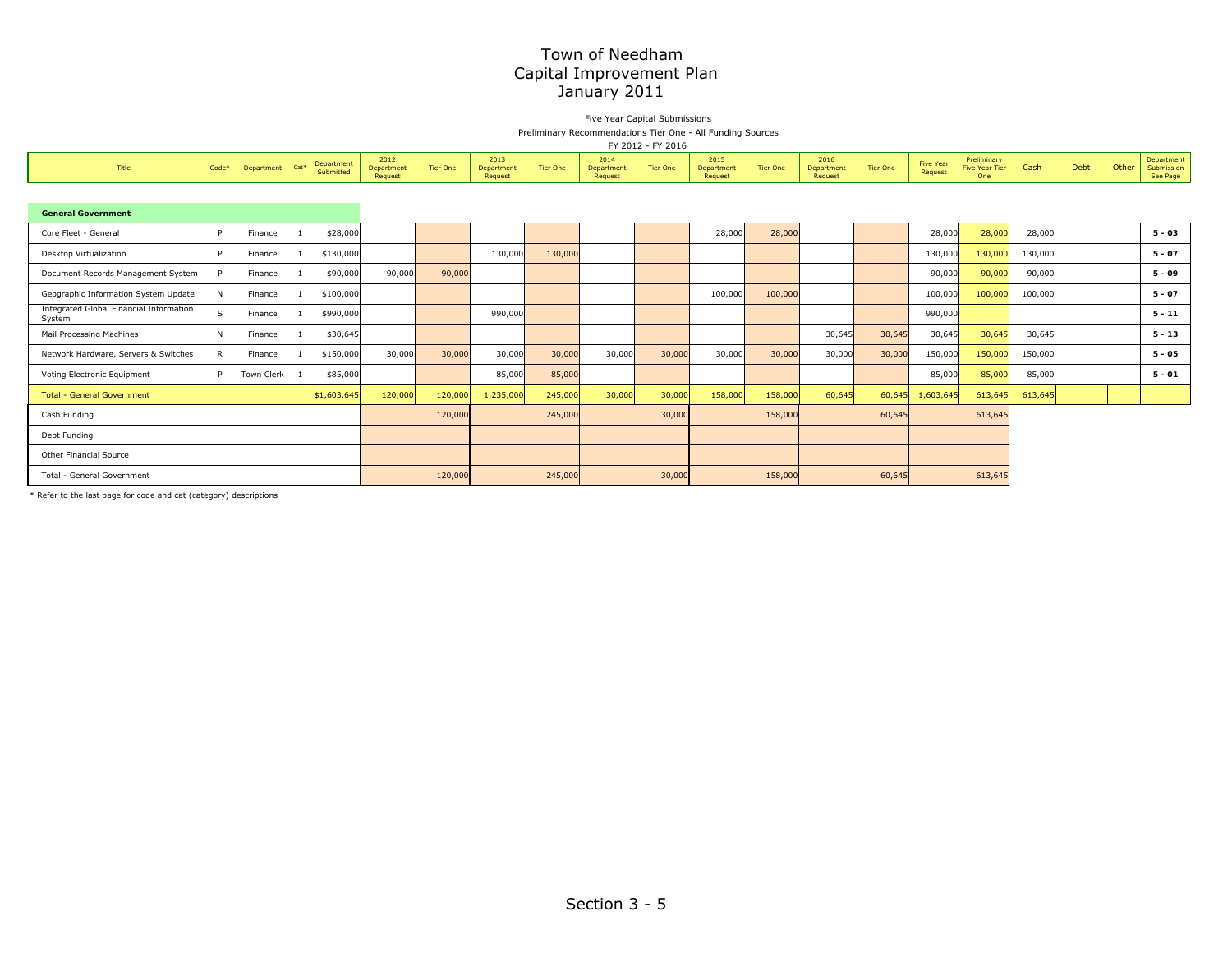Five Year Capital Submissions Preliminary Recommendations Tier One - All Funding Sources

FY 2012 - FY 2016

| Title                                              | Code*     | Department | Cat <sup>*</sup> | Department<br>Submitted | 2012<br>Department<br>Request | Tier One | 2013<br>Department<br>Request | <b>Tier One</b> | 2014<br>Department<br>Request | <b>Tier One</b> | 2015<br>Department<br>Request | <b>Tier One</b> | 2016<br>Department<br>Request | <b>Tier One</b> | <b>Five Year</b><br>Request | Preliminary<br><b>Five Year Tier</b><br>One | Cash    | Debt      | Other | Department<br>Submission<br>See Page |
|----------------------------------------------------|-----------|------------|------------------|-------------------------|-------------------------------|----------|-------------------------------|-----------------|-------------------------------|-----------------|-------------------------------|-----------------|-------------------------------|-----------------|-----------------------------|---------------------------------------------|---------|-----------|-------|--------------------------------------|
|                                                    |           |            |                  |                         |                               |          |                               |                 |                               |                 |                               |                 |                               |                 |                             |                                             |         |           |       |                                      |
| <b>Public Safety</b>                               |           |            |                  |                         |                               |          |                               |                 |                               |                 |                               |                 |                               |                 |                             |                                             |         |           |       |                                      |
| IBM Hardware Replacement - NPD CAD                 | N         | Finance    |                  | \$50,000                |                               |          |                               |                 |                               |                 |                               |                 | 50,000                        | 50,000          | 50,000                      | 50,000                                      | 50,000  |           |       | $5 - 15$                             |
| Brush/Utility Truck F350 (C-6)                     | P         | Fire       |                  | \$45,000                |                               |          |                               |                 | 45,000                        | 45,000          |                               |                 |                               |                 | 45,000                      | 45,000                                      | 45,000  |           |       | $5 - 19$                             |
| Bucket Truck F450 (C-5)                            | <b>ND</b> | Fire       |                  | \$105,000               |                               |          |                               |                 |                               |                 |                               |                 | 105,000                       |                 | 105,000                     |                                             |         |           |       | $5 - 19$                             |
| Deputy Chief Vehicle (C-3)                         | P         | Fire       |                  | \$35,000                |                               |          | 35,000                        | 35,000          |                               |                 |                               |                 |                               |                 | 35,000                      | 35,000                                      | 35,000  |           |       | $5 - 19$                             |
| Emergency One Fire Engine (E-2)                    | P.        | Fire       |                  | \$400,000               | 400,000                       | 400,000  |                               |                 |                               |                 |                               |                 |                               |                 | 400,000                     | 400,000                                     |         | 400,000   |       | $5 - 19$                             |
| Osage Rescue Ambulance (R-2)                       | P         | Fire       |                  | \$150,000               |                               |          |                               |                 |                               |                 | 150,000                       | 150,000         |                               |                 | 150,000                     | 150,000                                     | 150,000 |           |       | $5 - 19$                             |
| Quint Ladder/Pump (E-3)                            | P         | Fire       |                  | \$750,000               |                               |          | 750,000                       | 750,000         |                               |                 |                               |                 |                               |                 | 750,000                     | 750,000                                     |         | 750,000   |       | $5 - 19$                             |
| Structural Firefighting Gear                       | P.        | Fire       |                  | \$40,000                |                               |          | 40,000                        | 40,000          |                               |                 |                               |                 |                               |                 | 40,000                      | 40,000                                      | 40,000  |           |       | $5 - 24$                             |
| Wireless Municipal Radio Master Fire Box<br>System | S         | Fire       |                  | \$164,000               |                               |          | 164,000                       |                 |                               |                 |                               |                 |                               |                 | 164,000                     |                                             |         |           |       | $5 - 22$                             |
| Police Cruiser Video                               | P         | Police     |                  | \$35,000                |                               |          | 35,000                        | 35,000          |                               |                 |                               |                 |                               |                 | 35,000                      | 35,000                                      | 35,000  |           |       | $5 - 17$                             |
| Public Safety Radio Base Station                   | P         | Police     |                  | \$112,496               | 112,496                       | 112,496  |                               |                 |                               |                 |                               |                 |                               |                 | 112,496                     | 112,496                                     | 112,496 |           |       | $5 - 17$                             |
| Police Station                                     | D         | Police     |                  | 2 \$2,750,000           |                               |          |                               |                 | 2,750,000                     |                 |                               |                 |                               |                 | 2,750,000                   |                                             |         |           |       | $6 - 01$                             |
| <b>Total - Public Safety</b>                       |           |            |                  | \$4,636,496             | 512,496                       | 512,496  | 1,024,000                     | 860,000         | 2,795,000                     | 45,000          | 150,000                       | 150,000         | 155,000                       | 50,000          | 4,636,496                   | 1,617,496                                   | 467,496 | 1,150,000 |       |                                      |
| Cash Funding                                       |           |            |                  |                         |                               | 112,496  |                               | 110,000         |                               | 45,000          |                               | 150,000         |                               | 50,000          |                             | 467,496                                     |         |           |       |                                      |
| Debt Funding                                       |           |            |                  |                         |                               | 400,000  |                               | 750,000         |                               |                 |                               |                 |                               |                 |                             | 1,150,000                                   |         |           |       |                                      |
| Other Financial Source                             |           |            |                  |                         |                               |          |                               |                 |                               |                 |                               |                 |                               |                 |                             |                                             |         |           |       |                                      |
| Total - Public Safety                              |           |            |                  |                         |                               | 512,496  |                               | 860,000         |                               | 45,000          |                               | 150,000         |                               | 50,000          |                             | 1,617,496                                   |         |           |       |                                      |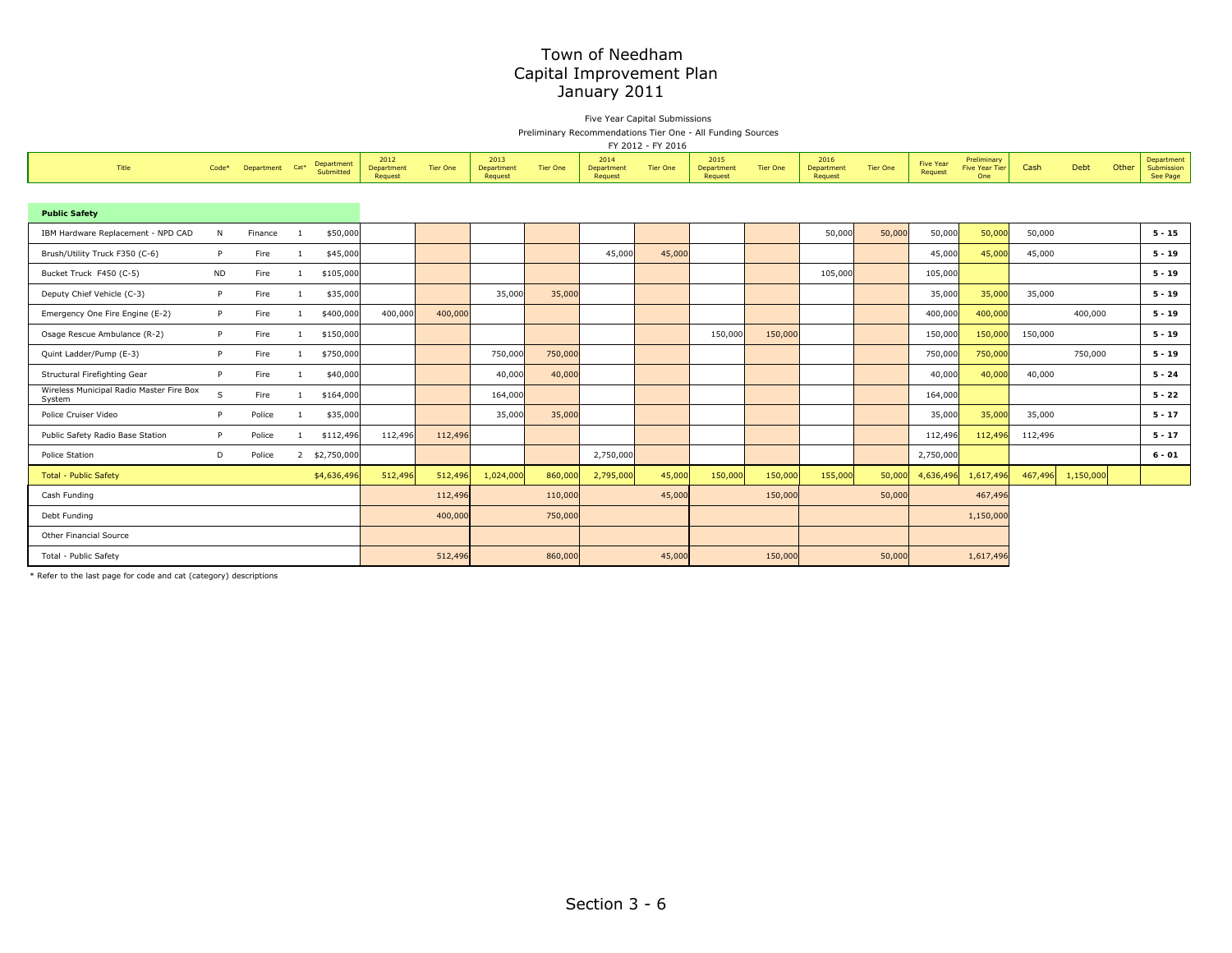Five Year Capital Submissions Preliminary Recommendations Tier One - All Funding Sources

| FY 2012 - FY 2016 |  |  |
|-------------------|--|--|
|                   |  |  |

| Title                                              | $Code*$      | Department           | Cat*           | Department<br>Submitted | 2012<br>Department<br>Request | <b>Tier One</b> | 2013<br>Department<br>Request | <b>Tier One</b> | 2014<br>Department<br>Request | <b>Tier One</b> | 2015<br>Department<br>Request | <b>Tier One</b> | 2016<br>Department<br>Request | Tier One | <b>Five Year</b><br>Request | Preliminary<br><b>Five Year Tier</b><br>One | Cash      | Debt      | Other | Department<br>Submission<br>See Page |
|----------------------------------------------------|--------------|----------------------|----------------|-------------------------|-------------------------------|-----------------|-------------------------------|-----------------|-------------------------------|-----------------|-------------------------------|-----------------|-------------------------------|----------|-----------------------------|---------------------------------------------|-----------|-----------|-------|--------------------------------------|
|                                                    |              |                      |                |                         |                               |                 |                               |                 |                               |                 |                               |                 |                               |          |                             |                                             |           |           |       |                                      |
| <b>Public Schools</b>                              |              |                      |                |                         |                               |                 |                               |                 |                               |                 |                               |                 |                               |          |                             |                                             |           |           |       |                                      |
| Emery Grover Roof                                  | D            | Public<br>Facilities | $\overline{2}$ | \$151,938               |                               |                 |                               |                 |                               |                 |                               |                 | 151,938                       |          | 151,938                     |                                             |           |           |       | $6 - 11$                             |
| High School C Building Roof                        | N            | Public<br>Facilities | $\overline{2}$ | \$320,000               | 320,000                       | 320,000         |                               |                 |                               |                 |                               |                 |                               |          | 320,000                     | 320,000                                     |           | 320,000   |       | $6 - 07$                             |
| Copier Replacement                                 | $\mathsf{R}$ | School               |                | \$357,124               | 66,950                        | 66,950          | 66,782                        | 66,782          | 66,029                        | 66,029          | 64,016                        | 64,016          | 93,347                        | 93,347   | 357,124                     | 357,124                                     | 357,124   |           |       | $5 - 31$                             |
| Furniture & Musical Equipment                      | R            | School               |                | \$262,385               | 52,750                        | 52,750          | 43,450                        | 43,450          | 56,600                        | 56,600          | 49,180                        | 49,180          | 60,405                        | 60,405   | 262,385                     | 262,385                                     | 262,385   |           |       | $5 - 26$                             |
| Interactive Whiteboard Technology                  | <b>NC</b>    | School               |                | \$248,700               | 159,500                       |                 | 51,400                        |                 | 27,000                        |                 | 10,800                        |                 |                               |          | 248,700                     |                                             |           |           |       | $5 - 37$                             |
| Pollard Student 1:1 Portable Device Pilot          | <b>NC</b>    | School               |                | \$259,900               | 86,900                        |                 |                               |                 | 106,000                       |                 | 45,000                        |                 | 22,000                        |          | 259,900                     |                                             |           |           |       | $5 - 39$                             |
| <b>Technology Replacement</b>                      | RC           | School               |                | \$1,679,400             | 304,600                       | 349,100         | 384,000                       | 384,000         | 321,000                       | 321,000         | 316,400                       | 316,400         | 353,400                       | 353,400  | 1,679,400                   | 1,723,900                                   | 1,723,900 |           |       | $5 - 34$                             |
| Emery Grover Renovation/Relocation<br>Feasibility  | N            | School               | $\overline{2}$ | \$30,000                |                               |                 | 30,000                        | 30,000          |                               |                 |                               |                 |                               |          | 30,000                      | 30,000                                      | 30,000    |           |       | $6 - 09$                             |
| Pollard Interior & Exterior Improvement<br>Phase I | N            | School               |                | 2 \$1,200,000           | 758,000                       | 758,000         |                               |                 |                               |                 |                               |                 |                               |          | 758,000                     | 758,000                                     |           | 758,000   |       | $6 - 02$                             |
| Pollard Repairs/Upgrades Phase II                  | PS           | School               | $\overline{2}$ | \$4,584,270             | 1,084,270                     |                 |                               |                 |                               |                 |                               |                 |                               |          | 1,084,270                   |                                             |           |           |       | $6 - 04$                             |
| <b>Total - Public Schools</b>                      |              |                      |                | \$9,093,717             | 2,832,970                     | 1,546,800       | 575,632                       | 524,232         | 576,629                       | 443,629         | 485,396                       | 429,596         | 681,090                       | 507,152  | 5,151,717                   | 3,451,409                                   | 2,373,409 | 1,078,000 |       |                                      |
| Cash Funding                                       |              |                      |                |                         |                               | 468,800         |                               | 524,232         |                               | 443,629         |                               | 429,596         |                               | 507,152  |                             | 2,373,409                                   |           |           |       |                                      |
| Debt Funding                                       |              |                      |                |                         |                               | 1,078,000       |                               |                 |                               |                 |                               |                 |                               |          |                             | 1,078,000                                   |           |           |       |                                      |
| Other Financial Source                             |              |                      |                |                         |                               |                 |                               |                 |                               |                 |                               |                 |                               |          |                             |                                             |           |           |       |                                      |
| Total - Public Schools                             |              |                      |                |                         |                               | 1,546,800       |                               | 524,232         |                               | 443,629         |                               | 429,596         |                               | 507,152  |                             | 3,451,409                                   |           |           |       |                                      |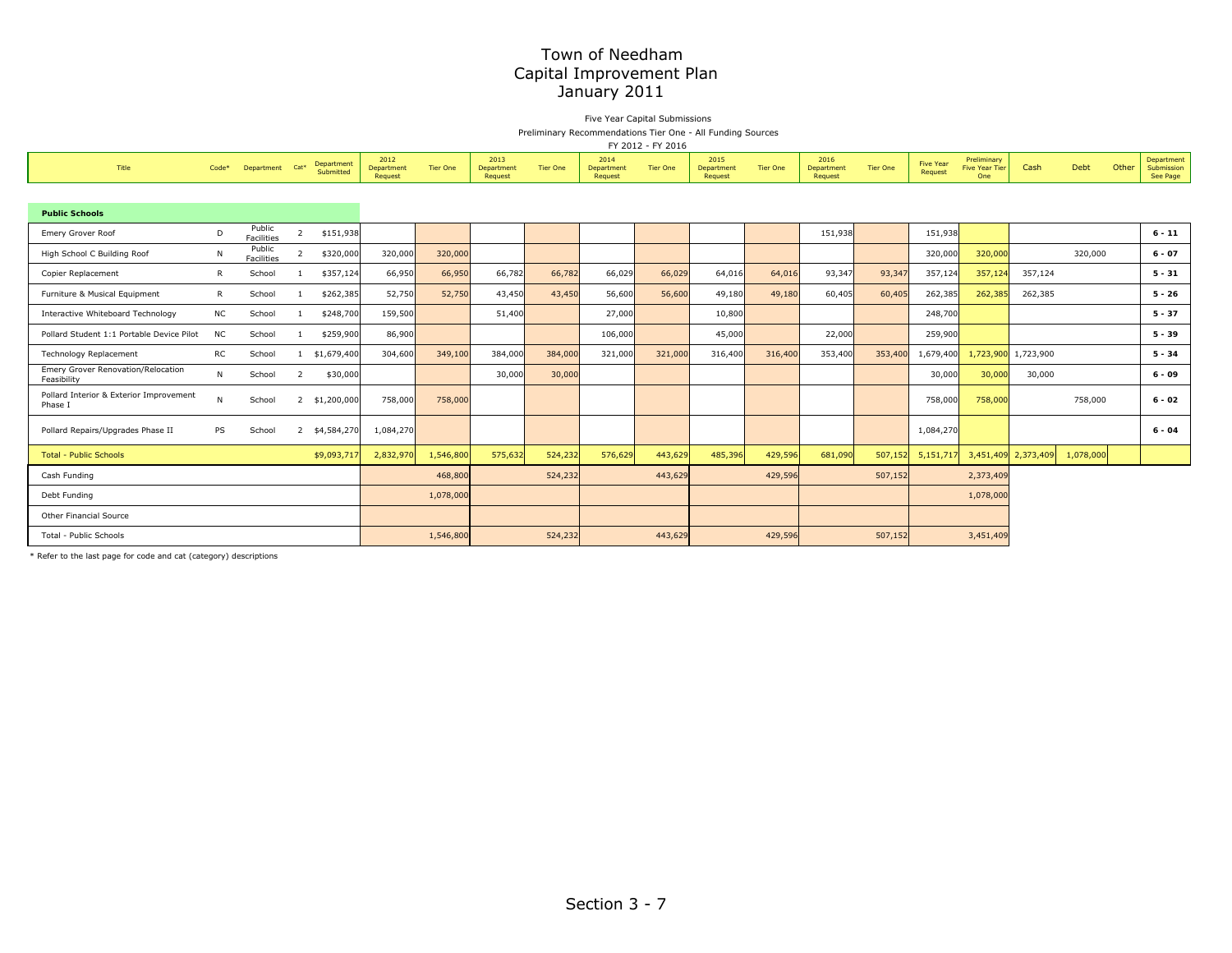Five Year Capital Submissions Preliminary Recommendations Tier One - All Funding Sources

FY 2012 - FY 2016

|                                                           |              |                             |                  |                         |                               |                 |                               |                 |                               | <b>FY 2012 - FY 2016</b> |                               |                 |                               |                 |                             |                                             |                     |           |       |                                      |
|-----------------------------------------------------------|--------------|-----------------------------|------------------|-------------------------|-------------------------------|-----------------|-------------------------------|-----------------|-------------------------------|--------------------------|-------------------------------|-----------------|-------------------------------|-----------------|-----------------------------|---------------------------------------------|---------------------|-----------|-------|--------------------------------------|
| Title                                                     | $Code*$      | Department                  | Cat <sup>*</sup> | Department<br>Submitted | 2012<br>Department<br>Request | <b>Tier One</b> | 2013<br>Department<br>Request | <b>Tier One</b> | 2014<br>Department<br>Request | <b>Tier One</b>          | 2015<br>Department<br>Request | <b>Tier One</b> | 2016<br>Department<br>Request | <b>Tier One</b> | <b>Five Year</b><br>Request | Preliminary<br><b>Five Year Tier</b><br>One | Cash                | Debt      | Other | Department<br>Submission<br>See Page |
|                                                           |              |                             |                  |                         |                               |                 |                               |                 |                               |                          |                               |                 |                               |                 |                             |                                             |                     |           |       |                                      |
| <b>Public Works</b>                                       |              |                             |                  |                         |                               |                 |                               |                 |                               |                          |                               |                 |                               |                 |                             |                                             |                     |           |       |                                      |
| Construction Equipment - General                          | $\mathsf{R}$ | <b>DPW</b>                  | <sup>1</sup>     | \$246,700               | 39,700                        |                 | 190,000                       |                 |                               |                          |                               |                 | 17,000                        |                 | 246,700                     |                                             |                     |           |       | $5 - 45$                             |
| Core Fleet - General                                      | $\mathsf{R}$ | <b>DPW</b>                  |                  | 1 \$1,936,000           | 304,000                       | 304,000         | 371,000                       | 371,000         | 396,000                       | 396,000                  | 378,000                       | 378,000         | 487,000                       | 487,000         | 1,936,000                   |                                             | 1,936,000 1,936,000 |           |       | $5 - 42$                             |
| EPA Stormwater Maintenance Equipment                      | NS           | <b>DPW</b>                  | <sup>1</sup>     | \$235,000               |                               |                 |                               |                 |                               |                          |                               |                 | 235,000                       |                 | 235,000                     |                                             |                     |           |       | $5 - 53$                             |
| Large Specialty Equipment - General                       | R            | <b>DPW</b>                  | 1                | \$349,000               | 139,000                       |                 | 210,000                       |                 |                               |                          |                               |                 |                               |                 | 349,000                     |                                             |                     |           |       | $5 - 47$                             |
| Message Boards                                            | N D          | <b>DPW</b>                  | <sup>1</sup>     | \$135,000               |                               |                 |                               |                 |                               |                          | 135,000                       |                 |                               |                 | 135,000                     |                                             |                     |           |       | $5 - 55$                             |
| Small Specialty Equipment - General                       | R            | <b>DPW</b>                  | 1                | \$364,600               | 64,500                        | 64,500          | 39,500                        |                 | 72,000                        | 72,000                   | 78,600                        | 78,600          | 110,000                       |                 | 364,600                     | 215,100                                     | 215,100             |           |       | $5 - 49$                             |
| Snow & Ice Equipment                                      | $\mathsf{R}$ | <b>DPW</b>                  | $\mathbf{1}$     | \$1,012,000             | 165,000                       |                 | 170,000                       |                 | 176,000                       | 176,000                  | 182,000                       | 182,000         | 319,000                       |                 | 1,012,000                   | 358,000                                     | 358,000             |           |       | $5 - 51$                             |
| DPW Phase II                                              | P            | <b>DPW</b>                  | $\overline{2}$   | \$580,000               |                               |                 | 580,000                       | 580,000         |                               |                          |                               |                 |                               |                 | 580,000                     | 580,000                                     |                     | 580,000   |       | $8 - 13$                             |
| Salt Storage Shed                                         | P            | <b>DPW</b>                  |                  | 2 \$1,625,000           | 75,000                        | 75,000          | 1,550,000                     | 1,550,000       |                               |                          |                               |                 |                               |                 | 1,625,000                   | 1,625,00                                    | 75,000              | 1,550,000 |       | $6 - 13$                             |
| Public Works Infrastructure Program                       | $\mathsf{C}$ | <b>DPW</b>                  |                  | 3 \$8,048,200           | 1,300,000                     | 1,100,000       | 1,431,400                     | 1,100,000       | 1,674,000                     | 1,200,000                | 1,750,000                     | 1,200,000       | 1,892,800                     | 1,300,000       | 8,048,200                   | 5,900,000                                   |                     | 5,900,000 |       | $7 - 01$                             |
| Storm Drain Discharge Improvements<br>Water Quality (EPA) | P            | <b>DPW</b>                  |                  | 3 \$2,252,000           |                               |                 | 68,500                        |                 | 73,500                        | 73,500                   | 110,000                       |                 | 2,000,000                     |                 | 2,252,000                   | 73,500                                      | 73,500              |           |       | $7 - 07$                             |
| DPW Boiler Replacement                                    | N            | Public<br><b>Facilities</b> | $\overline{2}$   | \$197,800               |                               |                 |                               |                 |                               |                          |                               |                 | 197,800                       | 197,800         | 197,800                     | 197,800                                     | 197,800             |           |       | $6 - 15$                             |
| Total - Public Works                                      |              |                             |                  | \$16,981,300            | 2,087,200                     | 1,543,500       | 4,610,400                     | 3,601,000       | 2,391,500                     | 1,917,500                | 2,633,600                     | 1,838,600       | 5,258,600                     |                 | 1,984,800 16,981,300        | 10,885,400                                  | 2,855,400           | 8,030,000 |       |                                      |
| Cash Funding                                              |              |                             |                  |                         |                               | 443,500         |                               | 371,000         |                               | 717,500                  |                               | 638,600         |                               | 684,800         |                             | 2,855,400                                   |                     |           |       |                                      |
| Debt Funding                                              |              |                             |                  |                         |                               | 1,100,000       |                               | 3,230,000       |                               | 1,200,000                |                               | 1,200,000       |                               | 1,300,000       |                             | 8,030,000                                   |                     |           |       |                                      |
| Other Financial Source                                    |              |                             |                  |                         |                               |                 |                               |                 |                               |                          |                               |                 |                               |                 |                             |                                             |                     |           |       |                                      |
| Total - Public Works                                      |              |                             |                  |                         |                               | 1,543,500       |                               | 3,601,000       |                               | 1,917,500                |                               | 1,838,600       |                               | 1,984,800       |                             | 10,885,400                                  |                     |           |       |                                      |
| <b>Public Facilities</b>                                  |              |                             |                  |                         |                               |                 |                               |                 |                               |                          |                               |                 |                               |                 |                             |                                             |                     |           |       |                                      |
| Core Fleet                                                | $\mathsf{R}$ | Public<br><b>Facilities</b> | 1                | \$181,966               | 25,000                        | 25,000          | 68,597                        | 68,597          | 31,000                        | 31,000                   | 28,122                        | 28,122          | 29,247                        | 29,247          | 181,966                     | 181,966                                     | 181,966             |           |       | $5 - 56$                             |
| Closed Cab Mower/Blower                                   | $\mathsf{R}$ | Public<br>Facilities        | <sup>1</sup>     | \$29,563                | 29,563                        | 29,563          |                               |                 |                               |                          |                               |                 |                               |                 | 29,563                      | 29,563                                      | 29,563              |           |       | $5 - 58$                             |
| Public Facilities Maintenance Program                     | $\mathsf{R}$ | Public<br>Facilities        |                  | 2 \$2,437,346           | 450,000                       | 400,000         | 468,000                       | 416,000         | 486,720                       | 432,000                  | 506,189                       | 450,000         | 526,437                       | 468,000         | 2,437,346                   | 2,166,000                                   | 2,166,000           |           |       | $6 - 17$                             |
| <b>Total - Public Facilities</b>                          |              |                             |                  | \$2,648,875             | 504,563                       | 454,563         | 536,597                       | 484,597         | 517,720                       | 463,000                  | 534,311                       | 478,122         | 555,684                       | 497,24          | 2,648,875                   |                                             | 2,377,529 2,377,529 |           |       |                                      |
| Cash Funding                                              |              |                             |                  |                         |                               | 454,563         |                               | 484,597         |                               | 463,000                  |                               | 478,122         |                               | 497,247         |                             | 2,377,529                                   |                     |           |       |                                      |
| Debt Funding                                              |              |                             |                  |                         |                               |                 |                               |                 |                               |                          |                               |                 |                               |                 |                             |                                             |                     |           |       |                                      |
| Other Financial Source                                    |              |                             |                  |                         |                               |                 |                               |                 |                               |                          |                               |                 |                               |                 |                             |                                             |                     |           |       |                                      |
| Total - Public Facilities                                 |              |                             |                  |                         |                               | 454,563         |                               | 484,597         |                               | 463,000                  |                               | 478,122         |                               | 497,247         |                             | 2,377,529                                   |                     |           |       |                                      |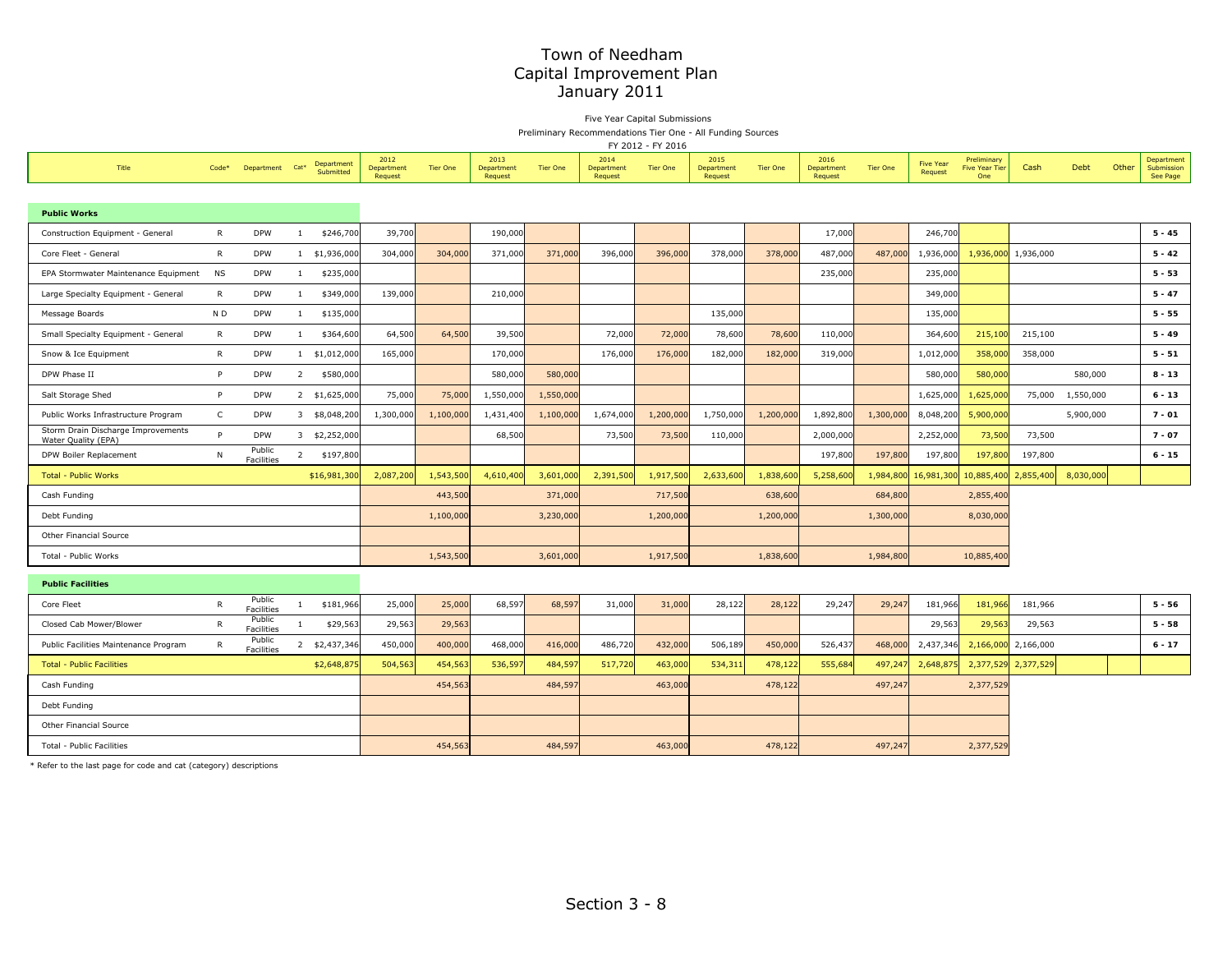Five Year Capital Submissions Preliminary Recommendations Tier One - All Funding Sources

FY 2012 - FY 2016

| Title                                                           | Code*        | Department Cat*          |                | Department  | 2012<br>Department | <b>Tier One</b> | 2013<br>Department | <b>Tier One</b> | 2014<br>Department | <b>Tier One</b> | 2015<br>Department | <b>Tier One</b> | 2016<br>Department | <b>Tier One</b> | <b>Five Year</b> | Preliminary<br><b>Five Year Tier</b> | Cash    | <b>Debt</b> | Other  | Department<br>Submission |
|-----------------------------------------------------------------|--------------|--------------------------|----------------|-------------|--------------------|-----------------|--------------------|-----------------|--------------------|-----------------|--------------------|-----------------|--------------------|-----------------|------------------|--------------------------------------|---------|-------------|--------|--------------------------|
|                                                                 |              |                          |                | Submitted   | Request            |                 | Request            |                 | Request            |                 | Request            |                 | Request            |                 | Request          | One                                  |         |             |        | See Page                 |
|                                                                 |              |                          |                |             |                    |                 |                    |                 |                    |                 |                    |                 |                    |                 |                  |                                      |         |             |        |                          |
| <b>Community Services</b>                                       |              |                          |                |             |                    |                 |                    |                 |                    |                 |                    |                 |                    |                 |                  |                                      |         |             |        |                          |
| Trail Improvement Project - McCracken<br>Camp                   | P            | Community<br>Development | 2              | \$150,000   |                    |                 | 50,000             |                 | 100,000            |                 |                    |                 |                    |                 | 150,000          |                                      |         |             |        | $6 - 19$                 |
| Trail Improvement Project - Needham<br>Reservoir                | P            | Community<br>Development | $\overline{2}$ | \$200,000   |                    |                 |                    |                 |                    |                 | 50,000             |                 | 150,000            |                 | 200,000          |                                      |         |             |        | $6 - 23$                 |
| Trail Improvement Project - Newman<br>School                    | P            | Community<br>Development | $\overline{2}$ | \$150,000   |                    |                 |                    |                 | 50,000             |                 | 100,000            |                 |                    |                 | 150,000          |                                      |         |             |        | $6 - 21$                 |
| Trail Improvement Project - Ridge Hill                          | N            | Community<br>Development | $\overline{2}$ | \$150,000   |                    |                 |                    |                 |                    |                 | 50,000             |                 | 100,000            |                 | 150,000          |                                      |         |             |        | $6 - 25$                 |
| Athletic Facility Improvements                                  | R            | <b>DPW</b>               | 2              | \$520,000   | 137,500            |                 | 207,500            |                 |                    |                 |                    |                 | 175,000            |                 | 520,000          |                                      |         |             |        | $8 - 18$                 |
| Core Fleet - Health                                             | $\mathsf{R}$ | Health                   | $\overline{1}$ | \$33,000    |                    |                 | 33,000             | 33,000          |                    |                 |                    |                 |                    |                 | 33,000           | 33,000                               | 33,000  |             |        | $5 - 80$                 |
| Senior Transport Vans                                           | P            | Human<br>Services        | $\mathbf{1}$   | \$104,000   | 52,000             | 52,000          |                    |                 | 52,000             | 52,000          |                    |                 |                    |                 | 104,000          | 104,000                              | 104,000 |             |        | $5 - 60$                 |
| Library Collections Supplement                                  | B            | Library                  | $\mathbf{1}$   | \$120,000   | 30,000             |                 | 30,000             |                 | 30,000             |                 | 30,000             |                 |                    |                 | 120,000          |                                      |         |             |        | $5 - 62$                 |
| Library Technology Replacement Plan                             | P            | Library                  | $\overline{1}$ | \$56,250    | 25,000             | 25,000          | 16,250             | 31,250          | 15,000             |                 |                    |                 |                    |                 | 56,250           | 56,250                               | 56,250  |             |        | $5 - 64$                 |
| Athletic Fields Master Plan                                     | P D          | Parks &<br>Recreation    | $\overline{2}$ | \$75,000    |                    |                 |                    |                 |                    |                 | 75,000             |                 |                    |                 | 75,000           |                                      |         |             |        | $6 - 32$                 |
| Cricket Field Building Renovations                              | P            | Parks &<br>Recreation    | $\overline{2}$ | \$575,000   |                    | 10,000          | 575,000            |                 |                    |                 |                    |                 |                    |                 | 575,000          | 10,000                               |         |             | 10,000 | $6 - 27$                 |
| Mills Field Improvements                                        | P            | Parks &<br>Recreation    | $\overline{2}$ | \$190,000   |                    |                 |                    |                 | 190,000            |                 |                    |                 |                    |                 | 190,000          |                                      |         |             |        | $6 - 29$                 |
| Playground Structure Replacements                               | P            | Parks &<br>Recreation    | $\overline{2}$ | \$125,000   | 25,000             | 25,000          | 100,000            |                 |                    |                 |                    |                 |                    |                 | 125,000          | 25,000                               | 25,000  |             |        | $6 - 31$                 |
| Renovation of Buildings at Camp Property                        |              | Parks &<br>Recreation    | $\overline{2}$ | \$220,000   |                    |                 |                    |                 |                    |                 | 220,000            |                 |                    |                 | 220,000          |                                      |         |             |        | $6 - 33$                 |
| <b>Total - Community Services</b>                               |              |                          |                | \$2,668,250 | 269,500            | 112,000         | 1,011,750          | 64,250          | 437,000            | 52,000          | 525,000            |                 | 425,000            |                 | 2,668,250        | 228,250                              | 218,250 |             | 10,000 |                          |
| Cash Funding                                                    |              |                          |                |             |                    | 102,000         |                    | 64,250          |                    | 52,000          |                    |                 |                    |                 |                  | 218,250                              |         |             |        |                          |
| Debt Funding                                                    |              |                          |                |             |                    |                 |                    |                 |                    |                 |                    |                 |                    |                 |                  |                                      |         |             |        |                          |
| Other Financial Source                                          |              |                          |                |             |                    | 10,000          |                    |                 |                    |                 |                    |                 |                    |                 |                  | 10,000                               |         |             |        |                          |
| Total - Community Services                                      |              |                          |                |             |                    | 112,000         |                    | 64,250          |                    | 52,000          |                    |                 |                    |                 |                  | 228,250                              |         |             |        |                          |
| Refer to the last page for code and cat (category) descriptions |              |                          |                |             |                    |                 |                    |                 |                    |                 |                    |                 |                    |                 |                  |                                      |         |             |        |                          |
| Cash Funding - All Groups                                       |              |                          |                |             |                    | 1,701,359       |                    | 1,799,079       |                    | 1,751,129       |                    | 1,854,318       |                    | 1,799,844       |                  | 8,905,729                            |         |             |        |                          |
| Debt Funding - All Groups                                       |              |                          |                |             |                    | 2,578,000       |                    | 3,980,000       |                    | 1,200,000       |                    | 1,200,000       |                    | 1,300,000       |                  | 10,258,000                           |         |             |        |                          |
| Other Financial Source - All Groups                             |              |                          |                |             |                    | 10,000          |                    |                 |                    |                 |                    |                 |                    |                 |                  | 10,000                               |         |             |        |                          |
| <b>Total General Fund</b>                                       |              |                          |                |             |                    | 4,289,359       |                    | 5,779,079       |                    | 2,951,129       |                    | 3,054,318       |                    | 3,099,844       |                  | 19,173,729                           |         |             |        |                          |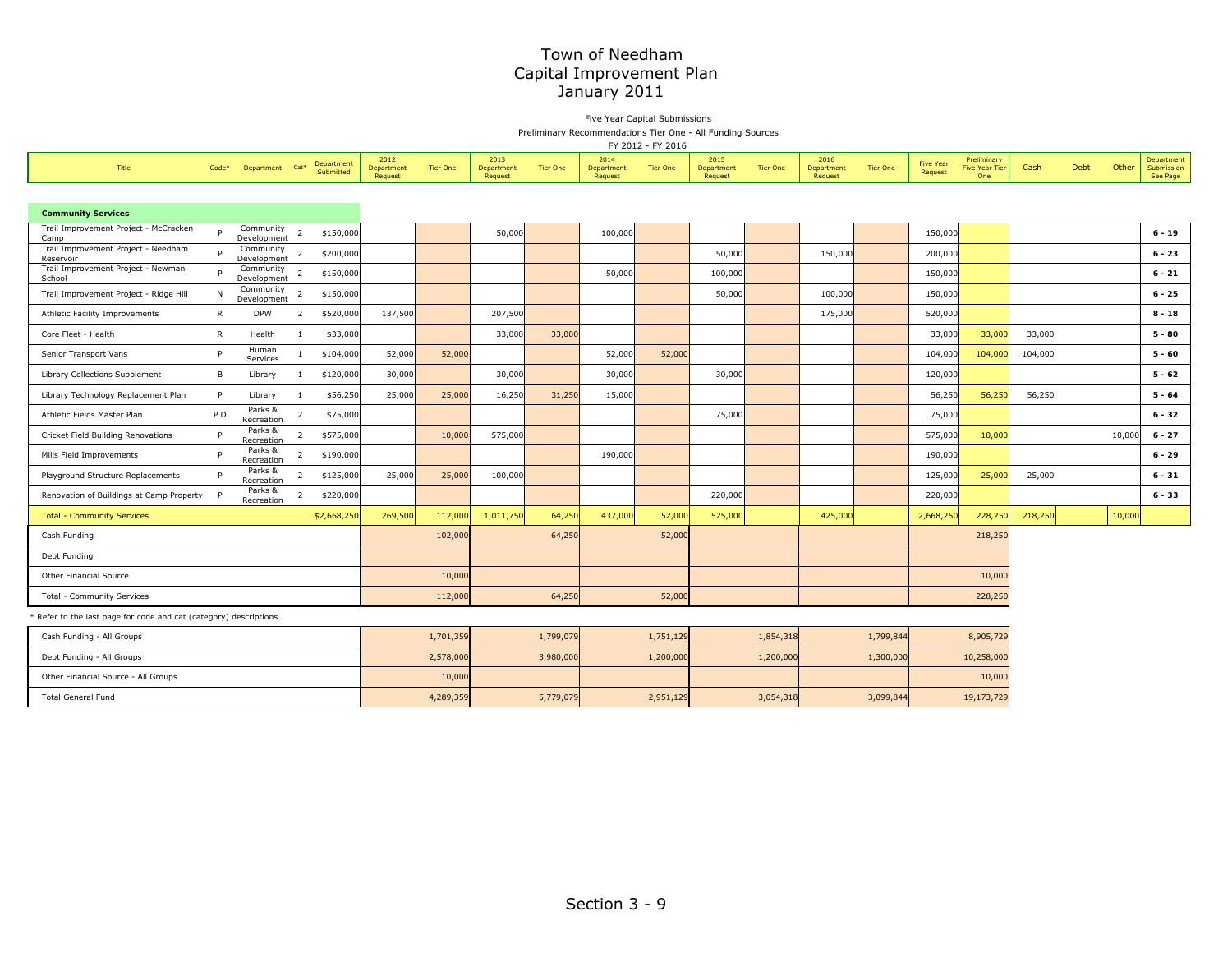Five Year Capital Submissions Preliminary Recommendations Tier One - All Funding Sources

|                                                      | FY 2012 - FY 2016 |                 |     |                         |                               |          |                               |                 |                               |          |                                      |                 |                               |          |                             |                                      |         |         |       |                                      |
|------------------------------------------------------|-------------------|-----------------|-----|-------------------------|-------------------------------|----------|-------------------------------|-----------------|-------------------------------|----------|--------------------------------------|-----------------|-------------------------------|----------|-----------------------------|--------------------------------------|---------|---------|-------|--------------------------------------|
| Title                                                | Code*             | Department Cat* |     | Department<br>Submitted | 2012<br>Department<br>Request | Tier One | 2013<br>Department<br>Request | <b>Tier One</b> | 2014<br>Department<br>Request | Tier One | 2015<br><b>Department</b><br>Request | <b>Tier One</b> | 2016<br>Department<br>Request | Tier One | <b>Five Year</b><br>Request | Preliminary<br>Five Year Tier<br>One | Cash    | Debt    | Other | Department<br>Submission<br>See Page |
|                                                      |                   |                 |     |                         |                               |          |                               |                 |                               |          |                                      |                 |                               |          |                             |                                      |         |         |       |                                      |
| <b>RTS Enterprise</b>                                |                   |                 |     |                         |                               |          |                               |                 |                               |          |                                      |                 |                               |          |                             |                                      |         |         |       |                                      |
| Construction Equipment - RTS                         | $\mathsf{R}$      | DPW - RTS       |     | \$453,000               | 86,000                        | 86,000   | 367,000                       | 367,000         |                               |          |                                      |                 |                               |          | 453,000                     | 453,000                              | 86,000  | 367,000 |       | $5 - 68$                             |
| Core Fleet - RTS                                     | R                 | DPW - RTS 1     |     |                         |                               |          |                               |                 |                               |          |                                      |                 |                               |          |                             |                                      |         |         |       | $5 - 66$                             |
| Large Specialty Equipment - RTS                      | R.                | DPW - RTS       | - 1 | \$1,014,500             | 152,000                       | 152,000  | 175,200                       | 175,200         | 189,200                       | 189,200  | 192,000                              | 192,000         | 306,100                       |          | 1,014,500                   | 708,400                              | 708,400 |         |       | $5 - 70$                             |
| Total - Recycling and Transfer Station<br>Enterprise |                   |                 |     | \$1,467,500             | 238,000                       | 238,000  | 542,200                       | 542,200         | 189,200                       | 189,200  | 192,000                              | 192,000         | 306,100                       |          | 1,467,500                   | 1,161,400                            | 794,400 | 367,000 |       |                                      |
| Cash Funding                                         |                   |                 |     |                         |                               | 238,000  |                               | 175,200         |                               | 189,200  |                                      | 192,000         |                               |          |                             | 794,400                              |         |         |       |                                      |
| Debt Funding                                         |                   |                 |     |                         |                               |          |                               | 367,000         |                               |          |                                      |                 |                               |          |                             | 367,000                              |         |         |       |                                      |
| Other Financial Source                               |                   |                 |     |                         |                               |          |                               |                 |                               |          |                                      |                 |                               |          |                             |                                      |         |         |       |                                      |
| Total - Recycling and Transfer Station<br>Enterprise |                   |                 |     |                         |                               | 238,000  |                               | 542,200         |                               | 189,200  |                                      | 192,000         |                               |          |                             | 1,161,400                            |         |         |       |                                      |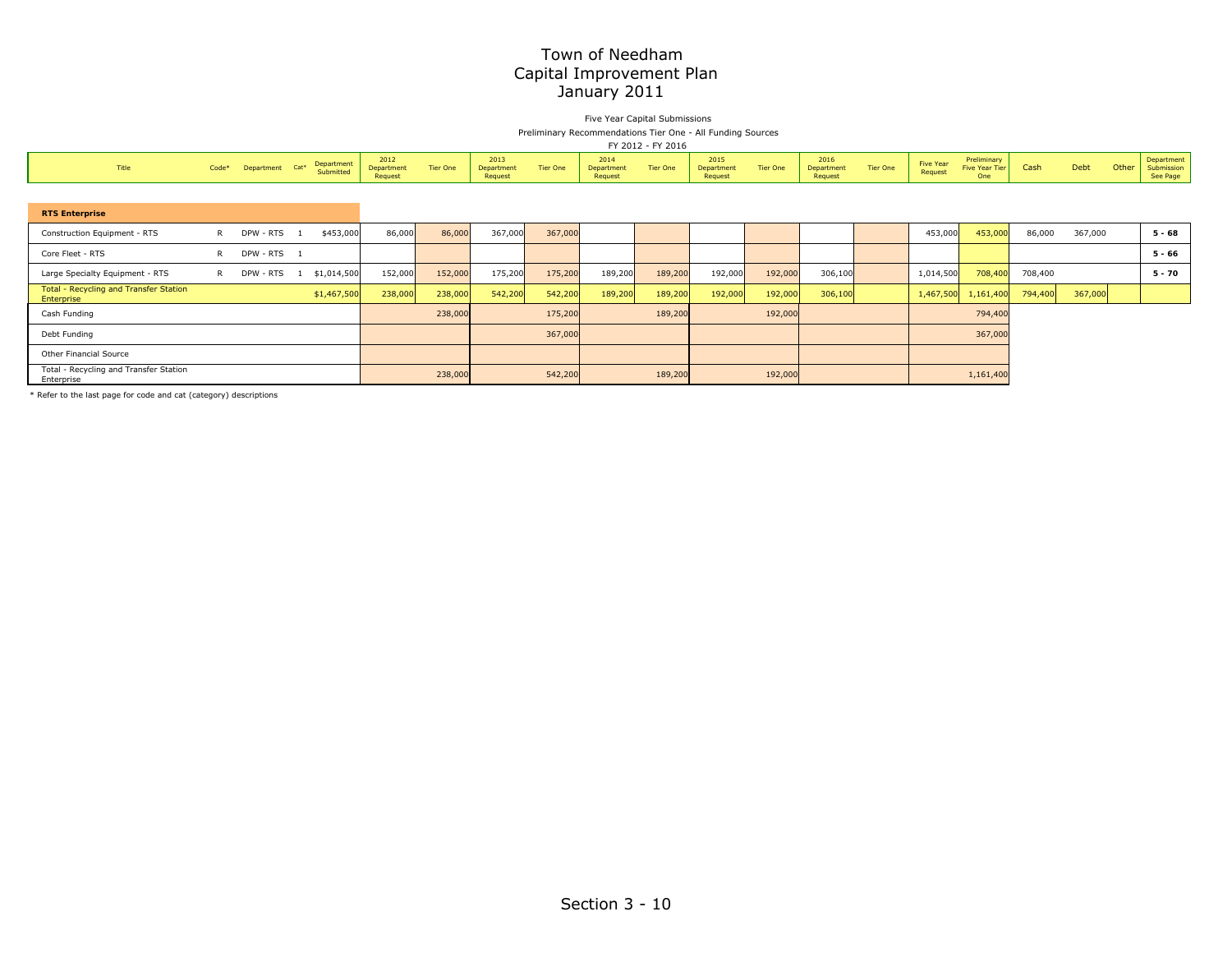#### Five Year Capital Submissions Preliminary Recommendations Tier One - All Funding Sources

FY 2012 - FY 2016

|                                                                              |              |             |               |                  |                         |                               |           |                               |                 |                               | LI SATS - LI SATO |                               |                 |                               |                 |                             |                                             |                     |           |       |                                      |
|------------------------------------------------------------------------------|--------------|-------------|---------------|------------------|-------------------------|-------------------------------|-----------|-------------------------------|-----------------|-------------------------------|-------------------|-------------------------------|-----------------|-------------------------------|-----------------|-----------------------------|---------------------------------------------|---------------------|-----------|-------|--------------------------------------|
| Title                                                                        | $Code*$      |             | Department    | Cat <sup>*</sup> | Department<br>Submitted | 2012<br>Department<br>Request | Tier One  | 2013<br>Department<br>Request | <b>Tier One</b> | 2014<br>Department<br>Request | <b>Tier One</b>   | 2015<br>Department<br>Request | <b>Tier One</b> | 2016<br>Department<br>Request | <b>Tier One</b> | <b>Five Year</b><br>Request | Preliminary<br><b>Five Year Tier</b><br>One | Cash                | Debt      | Other | Department<br>Submission<br>See Page |
|                                                                              |              |             |               |                  |                         |                               |           |                               |                 |                               |                   |                               |                 |                               |                 |                             |                                             |                     |           |       |                                      |
| <b>Sewer Enterprise</b>                                                      |              |             |               |                  |                         |                               |           |                               |                 |                               |                   |                               |                 |                               |                 |                             |                                             |                     |           |       |                                      |
| Core Fleet - Sewer                                                           | R            | DPW - Sewer |               |                  | \$162,150               | 65,000                        | 65,000    | 33,100                        | 33,100          | 34,250                        | 34,250            | 29,800                        | 29,800          |                               |                 | 162,150                     | 162,150                                     | 162,150             |           |       | $5 - 72$                             |
| Large Specialty Equipment - Sewer                                            | R.           |             | DPW - Sewer   |                  | \$185,000               | 185,000                       | 185,000   |                               |                 |                               |                   |                               |                 |                               |                 | 185,000                     | 185,000                                     | 185,000             |           |       | $5 - 74$                             |
| Sewer SCADA System                                                           |              |             | DPW - Sewer 3 |                  | \$771,100               | 65,700                        |           | 705,400                       |                 |                               |                   |                               |                 |                               |                 | 771,100                     |                                             |                     |           |       | $7 - 15$                             |
| Sewer Service Connections                                                    | R.           | DPW - Sewer |               |                  | \$200,000               |                               |           | 50,000                        | 50,000          | 50,000                        | 50,000            | 50,000                        | 50,000          | 50,000                        | 50,000          | 200,000                     | 200,000                                     | 200,000             |           |       | $7 - 14$                             |
| Sewer System Rehabilitation Infiltration &<br><b>Inflow Removal Programs</b> | $\mathsf{R}$ |             | DPW - Sewer 3 |                  | \$3,470,000             | 575,000                       | 575,000   | 1,000,000                     | 500,000         | 325,000                       | 825,000           | 770,000                       | 770,000         | 800,000                       | 800,000         | 3,470,000                   |                                             | 3,470,000 3,470,000 |           |       | $7 - 11$                             |
| Wastewater Pump Station Improvements                                         | P            |             | DPW - Sewer   | - 3              | \$8,252,000             | 5,017,000                     | 5,017,000 | 262,000                       | 262,000         | 2,640,000                     |                   |                               | 2,640,000       | 333,000                       | 333,000         | 8,252,000                   | 8,252,000                                   | 595,000             | 7,657,000 |       | $7 - 09$                             |
| <b>Total - Wastewater Operations &amp;</b><br>Infrastructure                 |              |             |               |                  | \$13,040,250            | 5,907,700                     | 5,842,000 | 2,050,500                     | 845,100         | 3,049,250                     | 909,250           | 849,800                       | 3,489,800       | 1,183,000                     |                 | 1,183,000 13,040,250        | 12,269,150                                  | 4,612,150           | 7,657,000 |       |                                      |
| Cash Funding                                                                 |              |             |               |                  |                         |                               | 825,000   |                               | 845,100         |                               | 909,250           |                               | 849,800         |                               | 1,183,000       |                             | 4,612,150                                   |                     |           |       |                                      |
| Debt Funding                                                                 |              |             |               |                  |                         |                               | 5,017,000 |                               |                 |                               |                   |                               | 2,640,000       |                               |                 |                             | 7,657,000                                   |                     |           |       |                                      |
| Other Financial Source                                                       |              |             |               |                  |                         |                               |           |                               |                 |                               |                   |                               |                 |                               |                 |                             |                                             |                     |           |       |                                      |
| Total - Wastewater Operations &<br>Infrastructure                            |              |             |               |                  |                         |                               | 5,842,000 |                               | 845,100         |                               | 909,250           |                               | 3,489,800       |                               | 1,183,000       |                             | 12,269,150                                  |                     |           |       |                                      |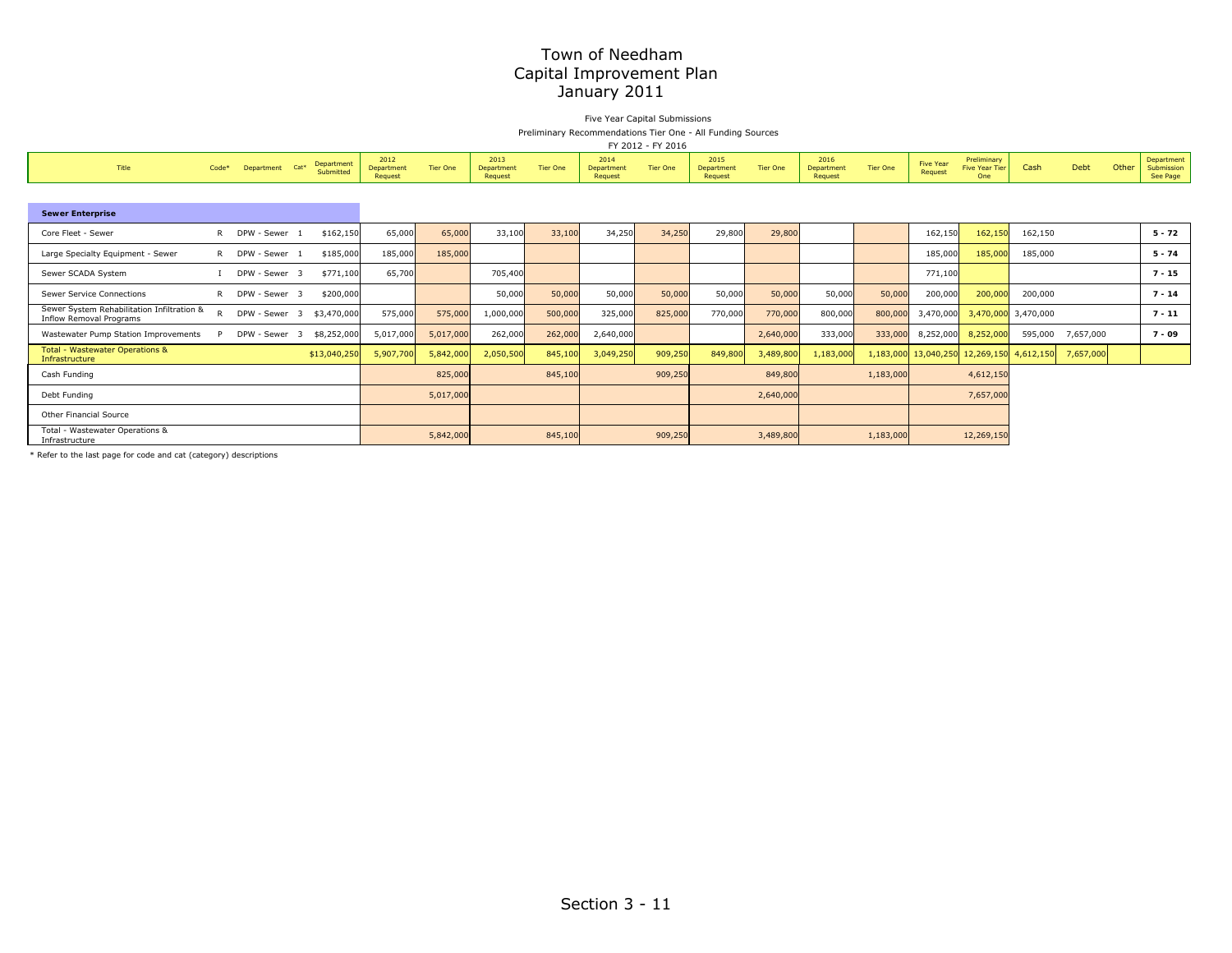Five Year Capital Submissions Preliminary Recommendations Tier One - All Funding Sources

| FY 2012 - FY 201 |  |
|------------------|--|

|                                                        | FY 2012 - FY 2016 |                   |                         |                         |                               |          |                               |           |                               |                 |                               |                 |                               |                 |                             |                                             |                     |                   |       |                                      |
|--------------------------------------------------------|-------------------|-------------------|-------------------------|-------------------------|-------------------------------|----------|-------------------------------|-----------|-------------------------------|-----------------|-------------------------------|-----------------|-------------------------------|-----------------|-----------------------------|---------------------------------------------|---------------------|-------------------|-------|--------------------------------------|
| Title                                                  | Code*             | Department        | Cat <sup>*</sup>        | Department<br>Submitted | 2012<br>Department<br>Request | Tier One | 2013<br>Department<br>Request | Tier One  | 2014<br>Department<br>Request | <b>Tier One</b> | 2015<br>Department<br>Request | <b>Tier One</b> | 2016<br>Department<br>Request | <b>Tier One</b> | <b>Five Year</b><br>Request | Preliminary<br><b>Five Year Tier</b><br>One | Cash                | Debt              | Other | Department<br>Submission<br>See Page |
|                                                        |                   |                   |                         |                         |                               |          |                               |           |                               |                 |                               |                 |                               |                 |                             |                                             |                     |                   |       |                                      |
| <b>Water Enterprise</b>                                |                   |                   |                         |                         |                               |          |                               |           |                               |                 |                               |                 |                               |                 |                             |                                             |                     |                   |       |                                      |
| Core Fleet - Water                                     | R.                | DPW - Water       |                         | \$317,800               | 69,500                        | 69,500   | 117,000                       | 117,000   |                               |                 |                               |                 | 131,300                       | 131,300         | 317,800                     | 317,800                                     | 317,800             |                   |       | $5 - 76$                             |
| Small Specialty Equipment - Water                      |                   | Q R DPW - Water 1 |                         | \$9,000                 | 9,000                         |          |                               |           |                               |                 |                               |                 |                               |                 | 9,000                       |                                             |                     |                   |       | $5 - 78$                             |
| Filter Media Replacement                               | P.                | DPW - Water       | -3                      | \$295,000               | 70,000                        | 70,000   | 72,500                        | 72,500    | 75,000                        | 75,000          | 77,500                        | 77,500          |                               |                 | 295,000                     | 295,000                                     | 295,000             |                   |       | $7 - 17$                             |
| Irrigation Supply Facility Design                      | P.                | DPW - Water 3     |                         | \$84,000                |                               |          |                               |           | 84,000                        |                 |                               |                 |                               |                 | 84,000                      |                                             |                     |                   |       | $7 - 26$                             |
| Water SCADA System Upgrade & Video<br>Surveillance     | P.                | DPW - Water 3     |                         | \$375,000               | 40,000                        | 40,000   | 335,000                       | 335,000   |                               |                 |                               |                 |                               |                 | 375,000                     | 375,000                                     | 375,000             |                   |       | $7 - 18$                             |
| <b>Water Service Connections</b>                       | R                 | DPW - Water 3     |                         | \$800,000               |                               |          | 200,000                       | 200,000   | 200,000                       | 200,000         | 200,000                       | 200,000         | 200,000                       | 200,000         | 800,000                     | 800,000                                     | 800,000             |                   |       | $7 - 22$                             |
| Water Supply Development E&D                           | <b>P</b>          | DPW - Water       | -3                      | \$200,000               |                               |          |                               |           |                               |                 | 200,000                       | 200,000         |                               |                 | 200,000                     | 200,000                                     | 200,000             |                   |       | $7 - 27$                             |
| Water System Fire Flow Improvements                    | P.                | DPW - Water 3     |                         | \$7,630,250             |                               |          | 5,070,000                     | 5,070,000 | 1,515,250                     |                 | 1,045,000                     | 350,000         |                               | 600,000         | 7,630,250                   | 6,020,000                                   |                     | 950,000 5,070,000 |       | $7 - 25$                             |
| Water System Improvements 14 inch<br>Main Replacements | <b>P</b>          | DPW - Water 3     |                         | \$2,960,000             |                               |          |                               |           | 260,000                       | 260,000         |                               |                 | 2,700,000                     |                 | 2,960,000                   | 260,000                                     | 260,000             |                   |       | $7 - 23$                             |
| Water System Rehabilitation Program                    | P.                | DPW - Water       | $\overline{\mathbf{3}}$ | \$1,593,600             | 684,500                       | 684,500  | 99,300                        | 99,300    | 715,800                       | 500,000         |                               | 215,800         | 94,000                        | 94,000          | 1,593,600                   | 1,593,600                                   | 1,593,600           |                   |       | $7 - 20$                             |
| <b>Total - Water Operations &amp; Infrastructure</b>   |                   |                   |                         | \$14,264,650            | 873,000                       | 864,000  | 5,893,800                     | 5,893,800 | 2,850,050                     | 1,035,000       | 1,522,500                     | 1,043,300       | 3,125,300                     |                 | 1,025,300 14,264,650        |                                             | 9,861,400 4,791,400 | 5,070,000         |       |                                      |
| Cash Funding                                           |                   |                   |                         |                         |                               | 864,000  |                               | 823,800   |                               | 1,035,000       |                               | 1,043,300       |                               | 1,025,300       |                             | 4,791,400                                   |                     |                   |       |                                      |
| Debt Funding                                           |                   |                   |                         |                         |                               |          |                               | 5,070,000 |                               |                 |                               |                 |                               |                 |                             | 5,070,000                                   |                     |                   |       |                                      |
| <b>Other Financial Source</b>                          |                   |                   |                         |                         |                               |          |                               |           |                               |                 |                               |                 |                               |                 |                             |                                             |                     |                   |       |                                      |
| Total - Water Operations & Infrastructure              |                   |                   |                         |                         |                               | 864,000  |                               | 5,893,800 |                               | 1,035,000       |                               | 1,043,300       |                               | 1,025,300       |                             | 9,861,400                                   |                     |                   |       |                                      |

| <b>TOTAL SUBMISSIONS</b>    | 13,345,429   | \$17,479,879 | \$12,836,349 | \$7,050,607 | \$11,750,419 | \$62,462,683      | $\sim$<br><b>Cast</b> | 19,103,679 |
|-----------------------------|--------------|--------------|--------------|-------------|--------------|-------------------|-----------------------|------------|
| <b>TOTAL RECOMMENDED **</b> | \$11,233,359 | \$13,060,179 | 5,084,579    | \$7,779,418 | \$5,308,144  | \$42,465,679 Debt |                       | 23,352,000 |
|                             |              |              |              |             |              |                   | Othe                  | 10,000     |